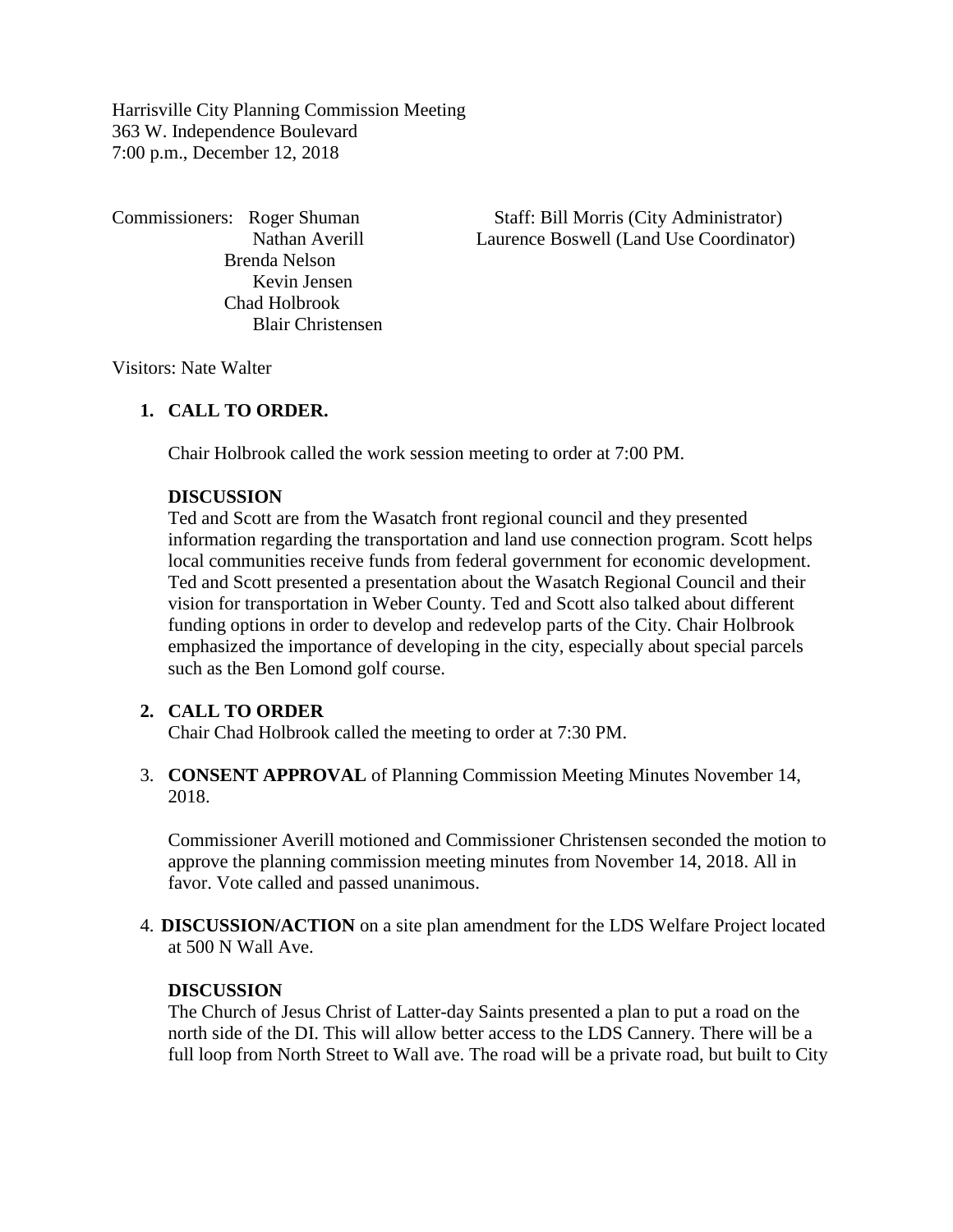standards with the potential to dedicate the road to the City in the future. Adjustments of all utilities are included in the amended site plan. UDOT provided a conditional use letter and the Church will seek for final UDOT approval before moving forward. The Church also got approval from Lynn Irrigation to use their water lateral. The Church plans on completing the project later next year. Staff recommends the approval of the amended site plan. The amended site plan will be subject to the engineering requirements dated December 12, 2018.

Commissioner Averill asked about item 6 on the engineer memo. Commissioner Averill asked if it is hard for residents to change their address. Mr. Morris replied and stated that it is not a difficult process to change addresses for residents.

Commissioner Nelson asked if UDOT will require a new traffic light off Wall ave to access the new road.

Mr. Walter, representative of LEI construction, stated that there is no need for a traffic light at this time. UDOT may require one in the future.

# **MOTION**

Commissioner Shuman motions and Commissioner Averill seconds to approve the site plan amendment for the LDS Welfare Project located at 500 N Wall Ave subject to the engineer's memo dated December 12, 2018 as well as staff, agency, or affected entity comments and subject to the standards set forth in the Harrisville City municipal code. Vote called and passed unanimous.

5. **PUBLIC COMMENTS:** *"This is an opportunity to address the Planning commission regarding our concerns or ideas on land use issues. Comments are limited to three minutes. The Planning commission cannot take action on any item brought to the planning Commissions' attention except to instruct staff to place this item on a future agenda."*

## **DISCUSSION**

No comments.

## 6. **STAFF AND COMMISSION COMMENTS.**

#### **DISCUSSION**

Commissioner Nelson asked the purpose of having the Wasatch Regional Council at the meeting. Mr. Morris stated that the Wasatch Regional Council makes is extremely difficult for smaller cities to get things done, therefore, having them here and explaining that will hopefully help them change their process for City's like Harrisville.

Chair Holbrook commented and said that he invited the council to come and give Harrisville some ideas and recommendations for development in the City. Chair Holbrook mentioned specifically the golf course. Chair Holbrook would also like to present some ideas to Doug Larsen.